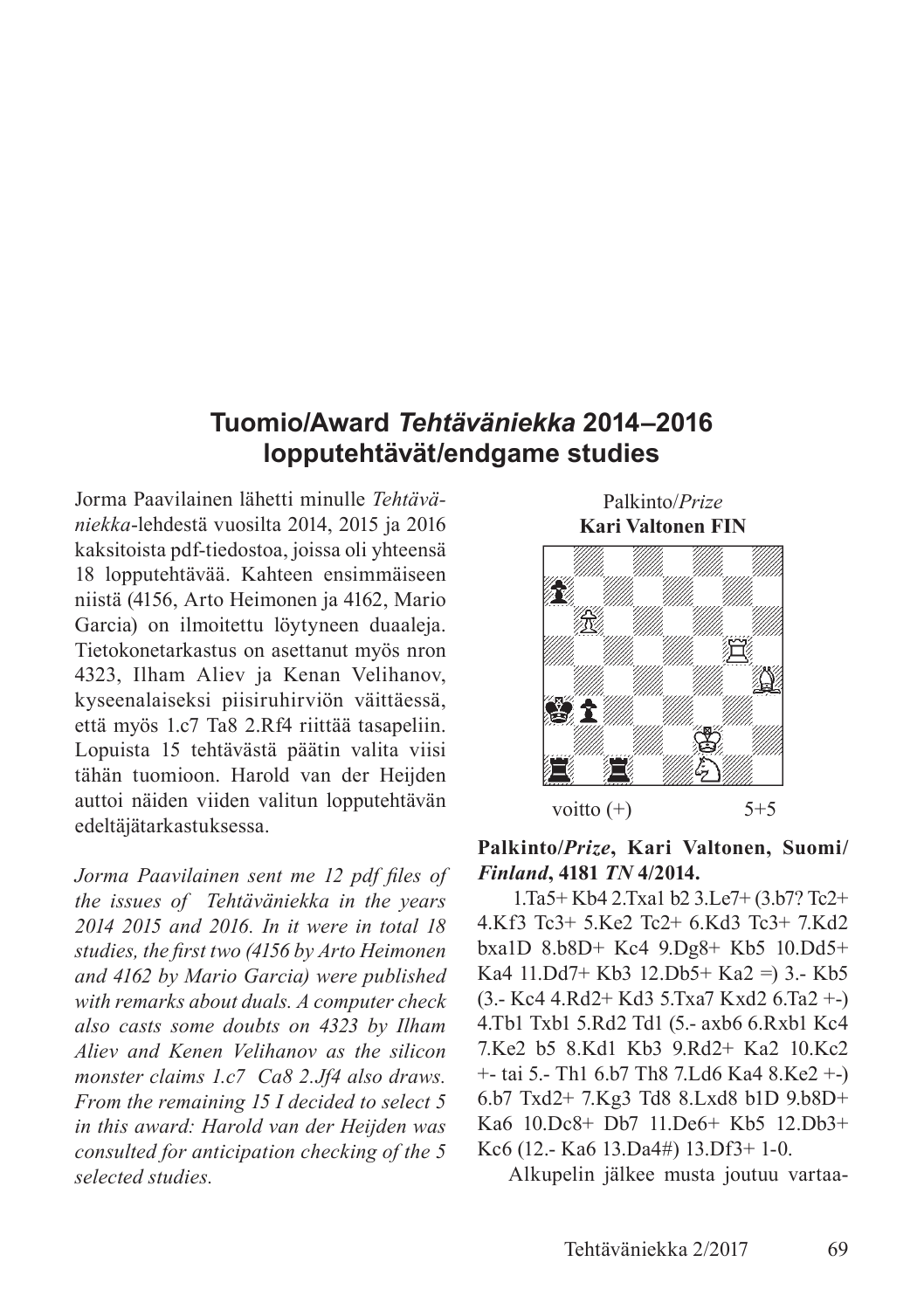

seen, joten hän toteuttaa tutun pattipuolustuksen. Mutta näppärän siirtosarjan avulla valkea muuntaa pystysuoran vartaan viistoriville, mitä vastaan mustalla ei ole puolustusta. Koska pattiasema on hyvin tunnettu, olin hyvin yllättynyt siitä, ettei tälle tehtävälle ole edeltäjää, mutta HvdH vahvistaa, ettei sellaista ole, joten meidän pitää onnitella herra Valtosta hienosta löydöstä.

*After the introduction Black will be skewered so he sets up a well known stalemate defence. But with a clever sequence White transforms the vertical skewer in a diagonal one on which Black has no defence. Since the stalemate is well known I was very suprised that this study was not anticipated, but HvdH confirms it is not, so we must congratulate Mr. Valtonen with a fine find.*

# **1. kunniamaininta/***1st Honoray Mention***, Martin Minski, Saksa/***Germany***, 4346** *TN* **1/2016**

1.Lh6 (1.Lb2? c3 2.Rd7+ Kc7 3.Lxc3 Kxd7 4.Lxa5 e5 5.Ld2 c5 6.Lh6 Ke6 7.Lxg7 Kf5 8.Lf8 Kxg6 9.Lxc5 a5 10.Lb6 Kf7 11.Lxa5 Ke6 12.Kb4 Kd7 13.Kb5 Kc8 14.Kb6 Kb8 =) 1.- Kxc5 (1.- Txc5 2.Lxg7 c3 3.Ld4 c2 4.Lxc5+ Kxc5 5.Kb2 +-) 2.Lxg7 Kd6 3.Kb4 Tc5 (3.- c3 4.Kxa5 e5 5.Lf6 c2 6.Lg5 Ke6 7.Kb4 e4 8.Kc5 a5 9.a3 +-) 4.Ld4 a5+ (4.- e5 5.Lxc5+ Ke6 6.Ld6 e4 7.Lc5! Kf6 8.Ld4+ Kxg6 9.Kc5 Kf5 10.Kxc6 Ke6 11.a5 e3 12.Lxe3 c3 13.Kb6 Ke5 14.Kxa6 d4 15.Lh6! Kd5 16.Kb6 d3 17.a6 d2 18.a7 d1D 19.a8D +-) 5.Kc3 (5.Ka3? Ke6 6.Lxc5 Kf6 7.Lb6 Kxg6 8.Lxa5 Kf6 9.Ld8 Ke6 =) 5.- Ke6 6.a3 (6.Lxc5? Kf6=) 6.- Kf5 (6.- Tb5 7.axb5 cxb5 8.Kc2 b4 9.axb4 axb4 10.Kb2 +-) 7.g7 1-0

On miellyttävää, että tehtävän lopussa valkean on vältettävä mustan tornin lyömistä voittaakseen, mutta olisin toivonut, että mustalla tornilla olisi ollut enemmän liikkumatilaa alkuasemassa.

*That White at the end of the study must refuse to capture the Black Rook to achieve the win is charming, but I only wished the Black Rook had more freedom in the initial position.*

### **2. kunniamaininta/***2nd Honoray Mention***, Pavel Arestov, Venäjä/***Russia***, 4290,** *TN* **3/2015**

1.Ra5 d2 2.Rc4 d1R 3.Kg2 (3.Kg3? Ke4 4.a4 Kd4 5.a5 Kc5 6.Kf4 Kb5 7.b3 Rc3=) 3.- Ke4 4.Kf1 Kd3 5.Ke1 (5.b3? Rc3=) 5.- Kc2 (5.- Rxb2 6.Rxb2+ Kc3 7.Rd1+ +-) 6.a4 (6.b4? Rc3=) 6.- Rxb2 7.Rxb2 Kxb2 8.a5 c5 9.a6 c4 10.a7 1-0.

Ensimmäisessä vaiheessa valkean onnistuu pysäyttää musta sotilas vain osittain, koska musta voi korottaa sotilaansa ratsuksi,